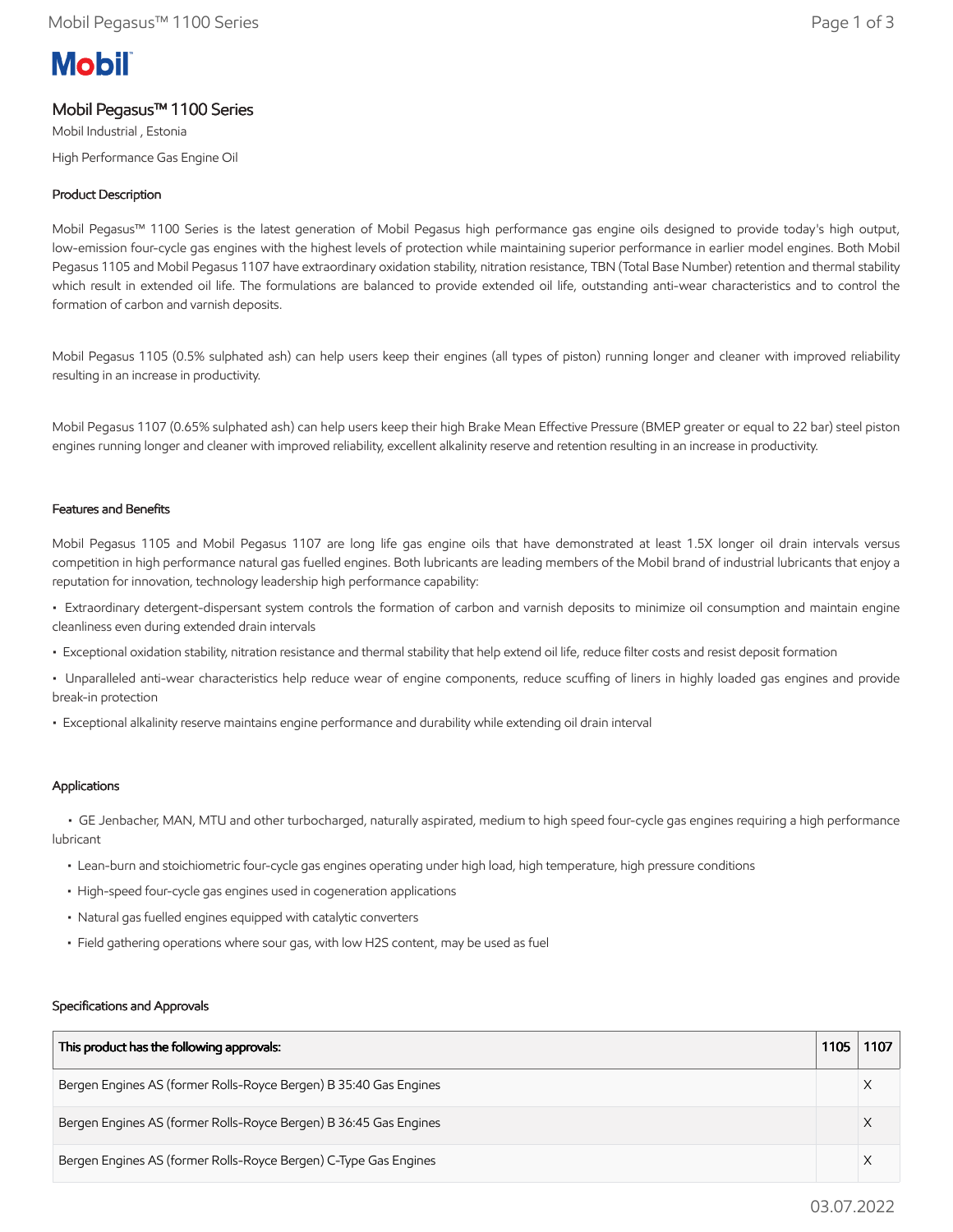| This product has the following approvals:                                                                                       | 1105                  | 1107     |
|---------------------------------------------------------------------------------------------------------------------------------|-----------------------|----------|
| Bergen Engines AS (former Rolls-Royce Bergen) K-Type Gas Engines                                                                |                       | X        |
| CUMMINS HSK78G (Natural Gas)                                                                                                    |                       | X        |
| Caterpillar Energy Solutions TR 2105, Lube Oils for Gas Engines (CG132, CG170, CG260)                                           |                       | X        |
| INNIO Jenbacher TI 1000-1108 (Class A fuel gas, Type 9)                                                                         |                       | X        |
| INNIO Jenbacher TI 1000-1109 (CAT (catalyst) approved)                                                                          | $\times$              | X        |
| INNIO Jenbacher TI 1000-1109 (Class A fuel gas, Series 4B & 4C, extended drain)                                                 |                       | X        |
| INNIO Jenbacher TI 1000-1109 (Class A fuel gas, Type 2 & 3, extended drain)                                                     | X                     | X        |
| INNIO Jenbacher TI 1000-1109 (Class A fuel gas, Type 4 all versions, extended drain)                                            | X                     |          |
| INNIO Jenbacher TI 1000-1109 (Class A fuel gas, Type 6 all versions, extended drain)                                            |                       | $\times$ |
| INNIO Jenbacher TI 1000-1109 (Class A fuel gas, Type 6 up to version E, extended drain)                                         | $\boldsymbol{\times}$ |          |
| INNIO Jenbacher TI 1000-1109 (Class S special gas applications)                                                                 |                       | X        |
| MAN M 3271-2                                                                                                                    |                       | X        |
| MAN M 3271-5                                                                                                                    |                       | X        |
| MWM TR 0199-99-2105, Lube Oils for Gas Engines                                                                                  |                       | X        |
| Rolls-Royce Solutions Augsburg (former MTU Onsite Energy) Gas Engines Series 400 - all engines with natural gas and propane gas |                       | X        |

# Properties and Specifications

| Property                                                   | 1105   | 1107          |
|------------------------------------------------------------|--------|---------------|
| Grade                                                      | SAE 40 | <b>SAE 40</b> |
| Ash, Sulfated, mass%, ASTM D874                            | 0.5    | 0.65          |
| Base Number - Xylene/Acetic Acid, mg KOH/g, ASTM D2896 (*) | 6.2    | 7.3           |
| Density @ 15.6 C, g/cm3, ASTM D4052                        | 0.88   | 0.88          |
| Flash Point, Cleveland Open Cup, °C, ASTM D92              | 261    | 261           |
| Kinematic Viscosity @ 100 C, mm2/s, ASTM D445              | 13.1   | 13.1          |
| Kinematic Viscosity @ 40 C, mm2/s, ASTM D445               | 113    | 113           |
| Pour Point, °C, ASTM D97                                   | $-18$  | $-18$         |
| Viscosity Index, ASTM D2270                                | 112    | 112           |

(\*) use of other ASTM approved solvents may yield different result